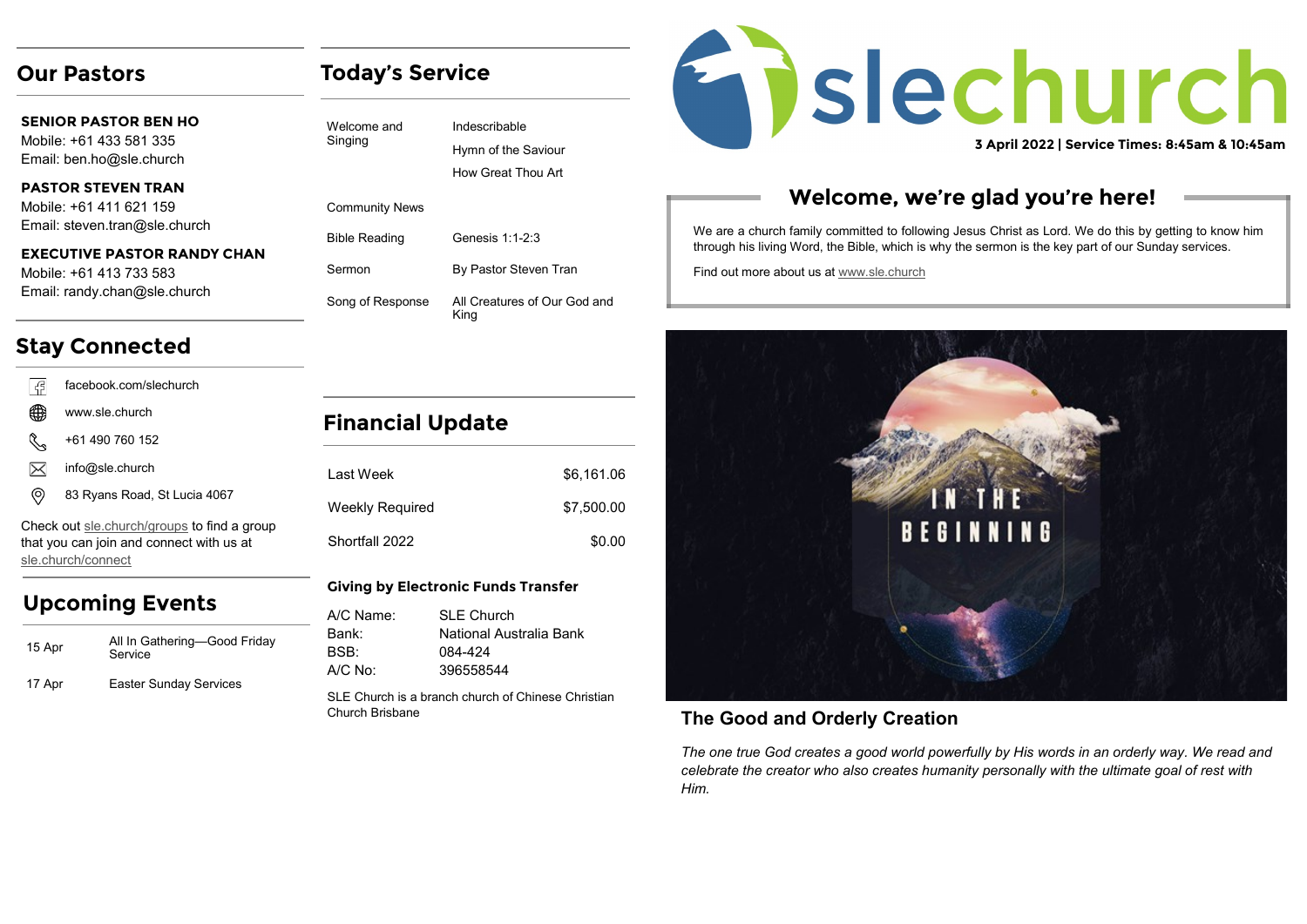## **Prayer Points**

#### **PRAISE GOD FOR HIS REVELATION**

through the Book of Revelation. Praise God that at the centre of this revelation is the Lord Jesus Christ, the Lamb of God who takes away sin through His death, and who defeats death through His resurrection. Praise the Lord Jesus for being worthy to reveal and execute God's eternal plans. Praise the Holy Spirit who worked in John to see, hear and understand these visions, and who works in us the same.

#### **GIVE PRAISE AND THANKS TO GOD**

for showing us what the New Creation will be like! Praise God for the vision of overflowing, abundant and healed life, a transformed creation restored as a place of blessing, and the renewal of our created purpose. Praise God that Jesus' return is certain and imminent.

#### **PRAISE THE LORD JESUS FOR**

**SPEAKING WORDS** that are trustworthy and true. Pray that we would keep the prophecy of Revelation, obeying and treasuring these words that point us to the Lord Jesus Christ; pray that we would keep coming to Jesus to be washed, knowing that blessed are those who keep Jesus' word and come to be cleansed.

#### **THANK GOD FOR THE MARRIAGE**

**REFRESHER** that blessed many married couples. Pray for them to persevere in working on their marriages, utilizing and applying the wisdom gained from the session.

## **THANK GOD FOR THE KID'S CHURCH**

**EASTER EVENT.** Thank God for answered prayers in giving good weather and for the many children who came. Pray that the truth and significance of Jesus' death and resurrection would impact those who came.

**PRAY FOR OPPORTUNITIES** to share the gospel and invite friends to church as we approach Good Friday and Easter Sunday.

## **Community News**

## **GOOD FRIDAY ALL-IN GATHERING @ CSHS, 15 APRIL 9:30am**

The crowd gathered.

They gathered to hear Jesus preach and teach with authority. They gathered to see miracles and healings. They gathered to cheer and welcome Jesus as he entered the gates of Jerusalem.

And as crowds gathered to mock and jeer him as he was lead to the cross, they gathered to witness his death. Unrecorded in the Bible, but surely on the lips of those who were there, was probably this simple question: "Why?" Why would they crucify Jesus? Why would Jesus allow this?

This Good Friday we are gathering as one church to ask – and answer – those same questions.

**Date & Time:** 15 April, 9:30am

**Location:** Sports & Recreation Centre, Centenary State High School, 1 Moolanda Street, Jindalee

**Registration: [sle.church/eb](https://www.eventbrite.com.au/o/sle-church-17137096797)**

**Lunch Order Closes:**  Monday 11 April, 12 Noon

**Includes:** Optional sports afternoon

#### **SLDB AGM | SUNDAY 24 APRIL, 4PM**

SLE members, please note the St Lucia District Branch AGM will be held on Sunday 24 April at 4pm via Zoom.

SLDB is the organisation which owns and manages the property that our two Churches use, and all members of HET and SLE are members of SLDB.

Members who are unable to attend in person are able to submit a proxy for another member of SLE to represent them.

More information will follow in the coming weeks.